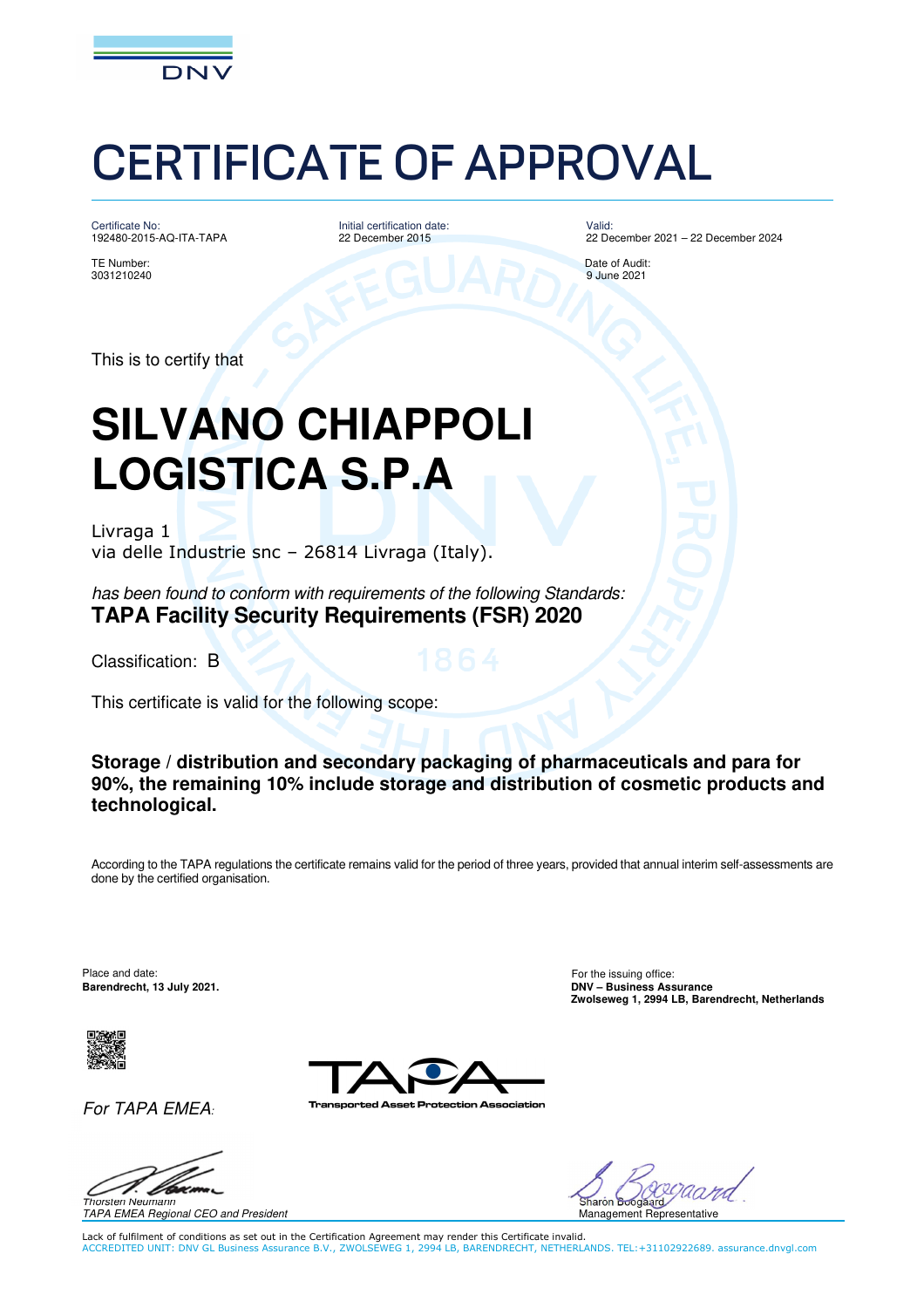

Certificate No: 192484-2015-AQ-ITA-TAPA

Tracking Number: Date of Audit:

Initial certification date: 22 December 2015

Valid: 22 December 2021 – 22 December 2024

3031210415 19 October 2021

This is to certify that

### **SILVANO CHIAPPAROLI LOGISTICA SPA**

Via Cascina Nuova snc - Deposito Livraga 2 - 26814 LIVRAGA (LO) – Italy.

has been found to conform with requirements of the following Standards: **TAPA Facility Security Requirements (FSR) 2020** 

Classification: C

This certificate is valid for the following scope:

Storage / distribution and secondary packaging of pharmaceuticals and para for 90%, the remaining 10% include storage and distribution of cosmetic products and technological.

According to the TAPA regulations the certificate remains valid for the period of three years, provided that annual interim self-assessments are done by the certified organisation.

Place and date: For the issuing office: For the issuing office: **Barendrecht, 20 December 2021. DNV – Business Assurance**



For TAPA EMEA:

Thorsten Neumann

TAPA EMEA Regional CEO and President

rotection Association



**Zwolseweg 1, 2994 LB, Barendrecht, Netherlands**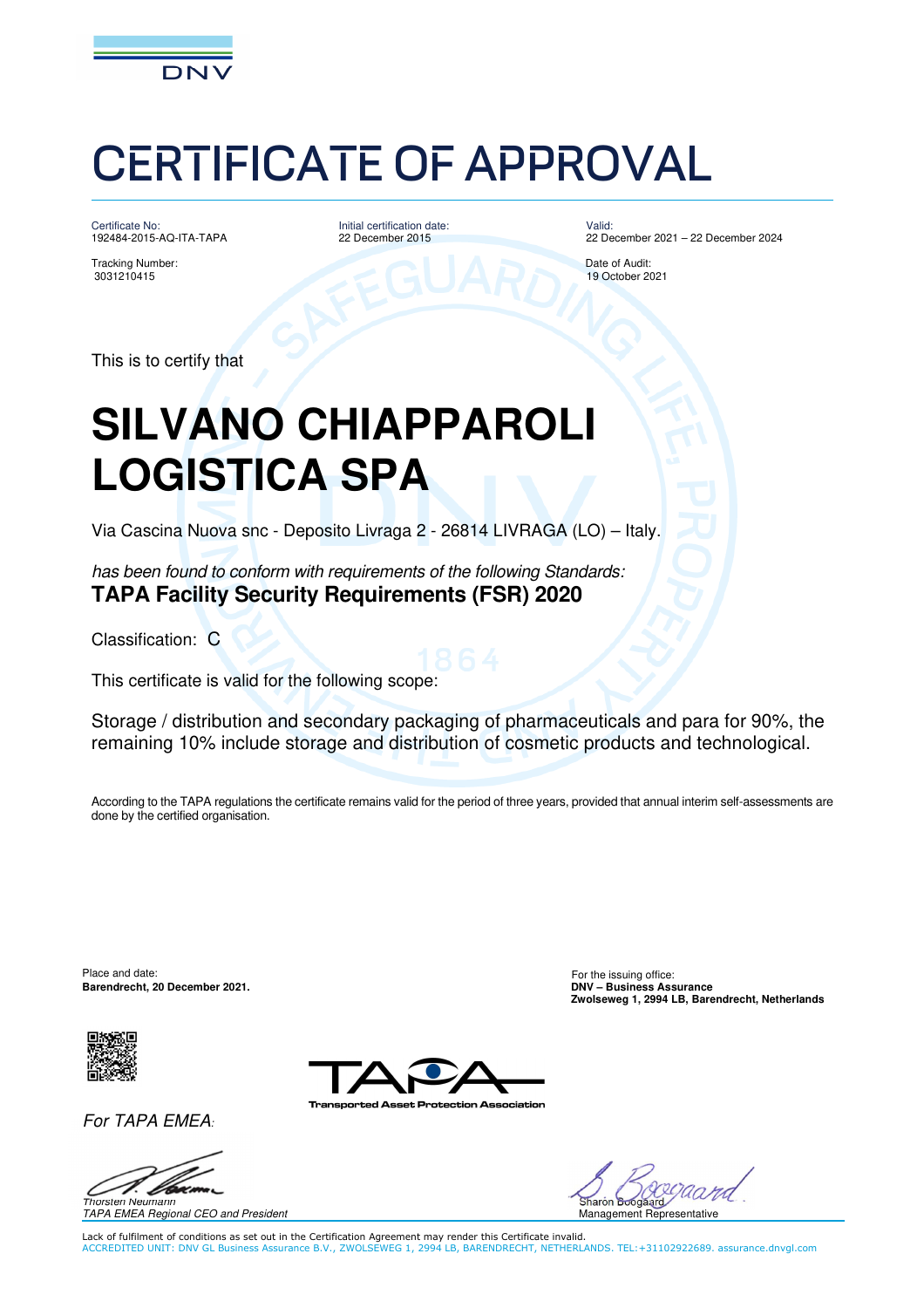

Certificate No: 192485-2015-AQ-ITA-TAPA

Tracking Number: Date of Audit:

Initial certification date: 22 December 2015

Valid: 22 December 2021 – 22 December 2024

3031210416 20 October 2021

This is to certify that

### **SILVANO CHIAPPAROLI LOGISTICA SPA**

Via Cascina Nuova snc - Deposito Livraga 3 - 26814 Livraga (LO) – Italy.

has been found to conform with requirements of the following Standards: **TAPA Facility Security Requirements (FSR) 2020** 

Classification: C

This certificate is valid for the following scope:

Storage / distribution and secondary packaging of pharmaceuticals and para for 90%, the remaining 10% include storage and distribution of cosmetic products and technological.

According to the TAPA regulations the certificate remains valid for the period of three years, provided that annual interim self-assessments are done by the certified organisation.

Place and date: For the issuing office: For the issuing office: **Barendrecht, 20 December 2021. DNV – Business Assurance**



For TAPA EMEA:



TAPA EMEA Regional CEO and President

otection Association



Lack of fulfilment of conditions as set out in the Certification Agreement may render this Certificate invalid. ACCREDITED UNIT: DNV GL Business Assurance B.V., ZWOLSEWEG 1, 2994 LB, BARENDRECHT, NETHERLANDS. TEL:+31102922689. assurance.dnvgl.com

**Zwolseweg 1, 2994 LB, Barendrecht, Netherlands**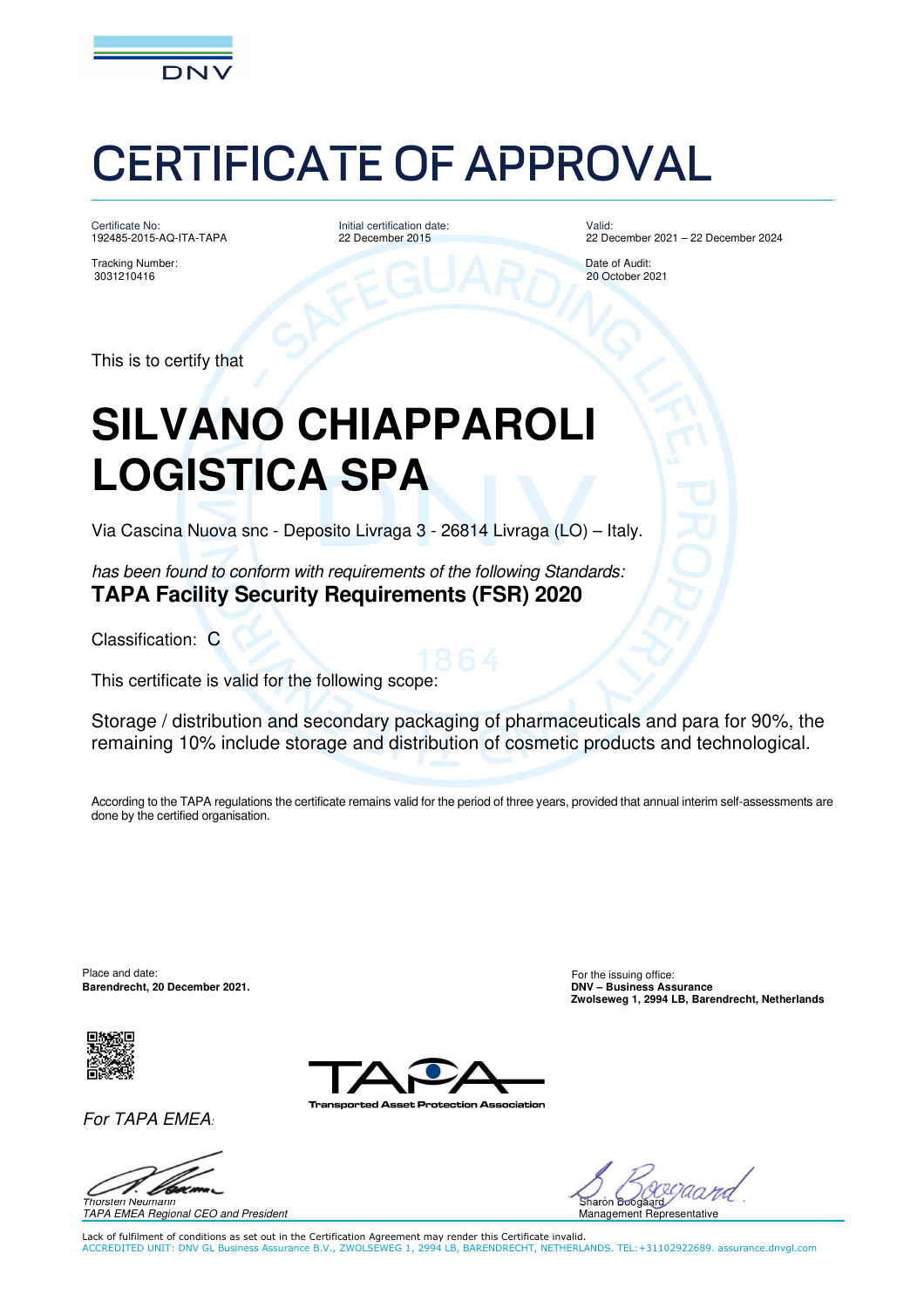

Certificate No: 192483-2015-AQ-ITA-TAPA

Initial certification date: 22 December 2015

Valid: 22 December 2021 – 22 December 2024

TE Number: Date of Audit: 3031210241 11 June 2021

This is to certify that

### **SILVANO CHIAPPAROLI LOGISTICA S.P.A**

Via Morolense snc – Anagni (Italy).

has been found to conform with requirements of the following Standards: **TAPA Facility Security Requirements (FSR) 2020**

Classification: B

This certificate is valid for the following scope:

**Storage / distribution and secondary packaging of pharmaceuticals and para for 90%, the remaining 10% include storage and distribution of cosmetic products and technological.** 

According to the TAPA regulations the certificate remains valid for the period of three years, provided that annual interim self-assessments are done by the certified organisation.

Place and date: For the issuing office: **Barendrecht, 13 July 2021. DNV – Business Assurance**



For TAPA EMEA:



otection Association



Sharon Boogaard Management Representative

**Zwolseweg 1, 2994 LB, Barendrecht, Netherlands**